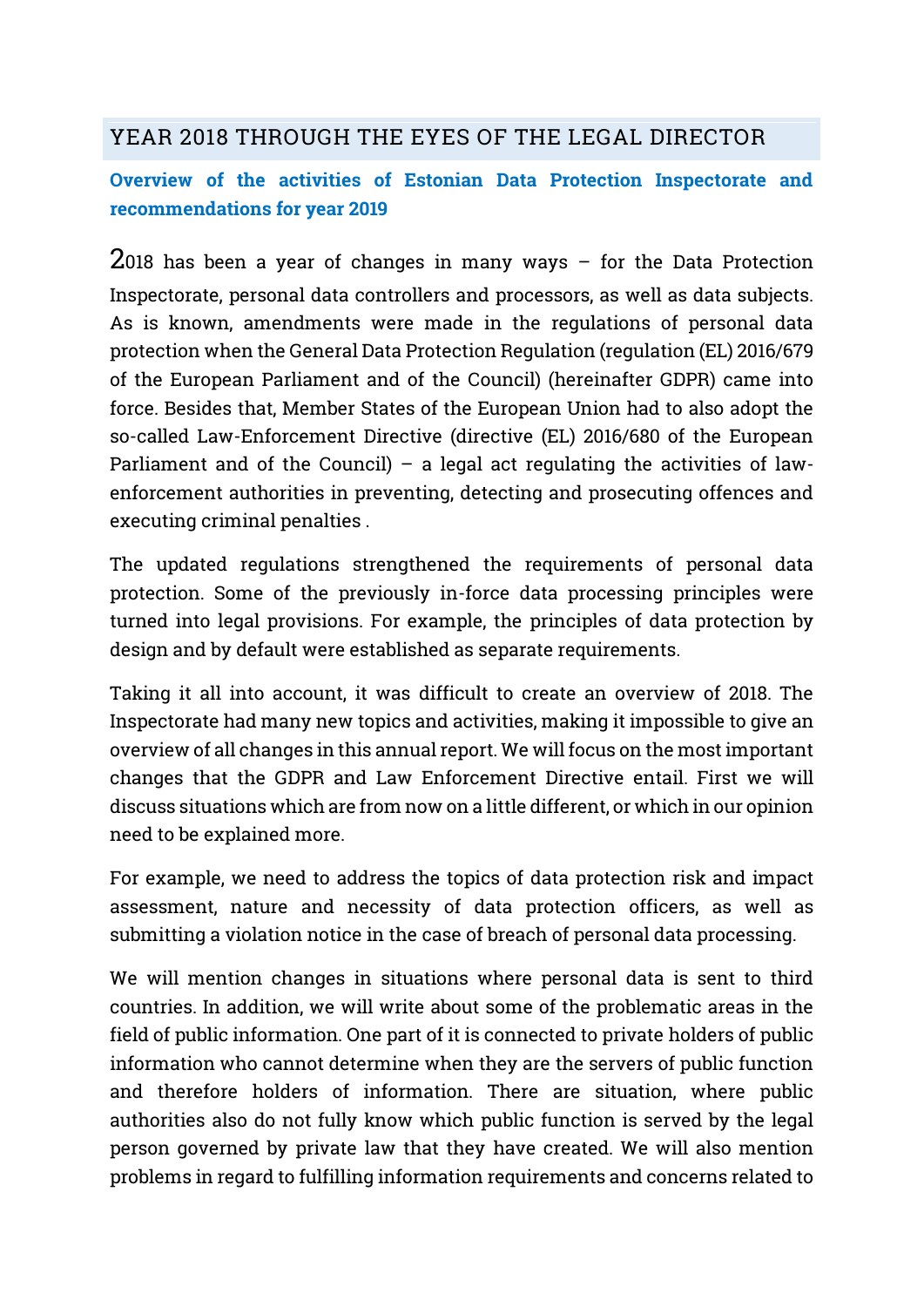document registers. We will give an overview of inspections of local governments – both the on the spot investigations as well as website monitoring.

In the overview, we will give brief explanation how electronic contact details can be used to conduct direct marketing  $-$  chiefly, whether the GDPR changed something in regard to this or not.

We will mention separately an overview of some proceedings. For example, we noticed that in the field of employment relationships, the activities of personal data processing are not organised sufficiently clearly and transparently – especially in situation where the employer has not established the terms for personal data processing. On several occasions, we also dealt with proceedings where there were no legal basis for disclosing personal data or accessing data (for example, misuse of access to health information system). In addition, there were proceedings where it was thought that the GDPR gives an opportunity to delete all personal data, even in cases where a person has debts.

In addition, we will give a short overview of draft legislations that were submitted for feedback from the Inspectorate, which the Inspectorate gave. We can see a tendency in regard to drafts that were included in this annual report as well as not included, where all circumstances are not always thought through when drafting a legislation. This does not only concern draft legislation but we see similar mistakes in amendments of database statutes.

After the GDPR came into force, we often received drafts which did not mention in any way the data protection impact assessment. Impact assessment should be one part of the explanatory memorandum of the draft, but unfortunately, it was not always included, even though this obligation is set out in the GDPR.

Based on drafts received in the last year for feedback, it can be concluded that the state wishes to use more technological solutions for fulfilling its functions. They want often to process large sets of data, whether the purpose is making some decisions or conducting investigations. It is understandable that new technological solutions evolve services and help to make decisions, but a controller or processor is not allowed to act without being sure of the rules and making data processing transparent. For example, appropriate measures need to be taken in order to protect the rights, freedom and legitimate interests of people when making automatic decisions, including profile analysis. For the public sector, automatic decisions need to be regulated on legislation level. It all means that indiscriminate mass-processing of personal data is not allowed.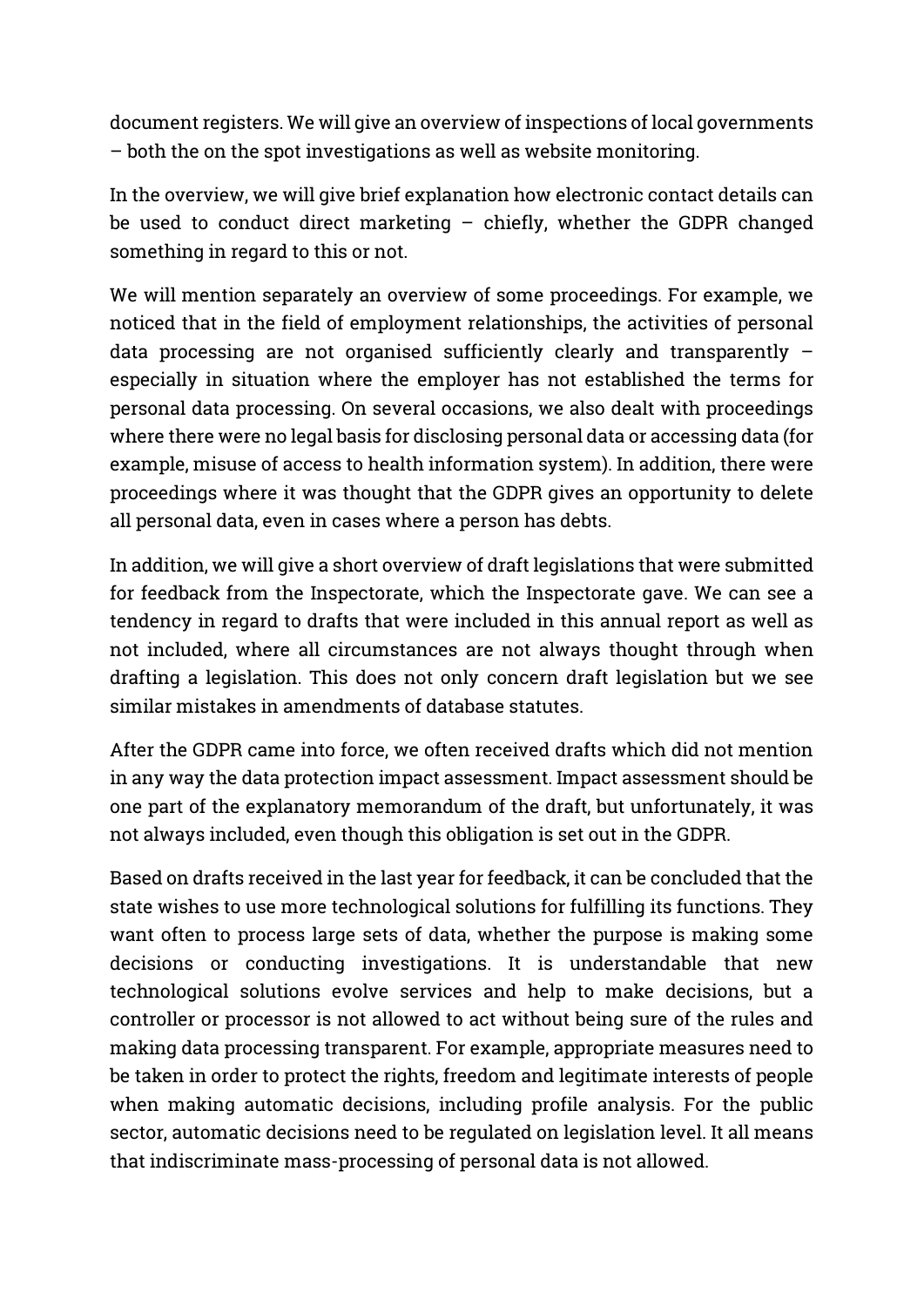You will also find in the overview of the year's activities separate chapters on cross-border collaboration – participation in international workgroups and cooperation with other supervisory authorities. In general, it can be said that the cooperation of the Inspectorate with other data protection supervisory authorities has increased and the tendency in regard to this continues.

In the last year, we had to constantly introduce and explain the requirements of the GDPR. Explanatory articles on the GDPR were also gathered into a general guideline for controllers and processors of personal data, which we published on 31 May 2018.<sup>1</sup> The guideline is meant as a practical material for all controllers and processors – companies, non-profit associations, authorities, officials. The general guide does not include recommendations in more specific areas. For that, the Inspectorate has thematic guidelines, which are being updated.

#### Statistical indicators

1

Last year, our performance indicators increased (see for example advice line indicators). We believe that this was caused by the changes in data protection laws. The next page includes a comparison of statistical performance indicators over the last four years, and the last chapter of the annual report includes a detailed overview of the activities of the last year. In conclusion, our work volume increased – despite the fact that we had an objective to decrease the amount of self-initiated investigations in the last year.

 $1$  The general guide for a personal data processor can be found here: [https://www.aki.ee/et/juhised.](https://www.aki.ee/et/juhised)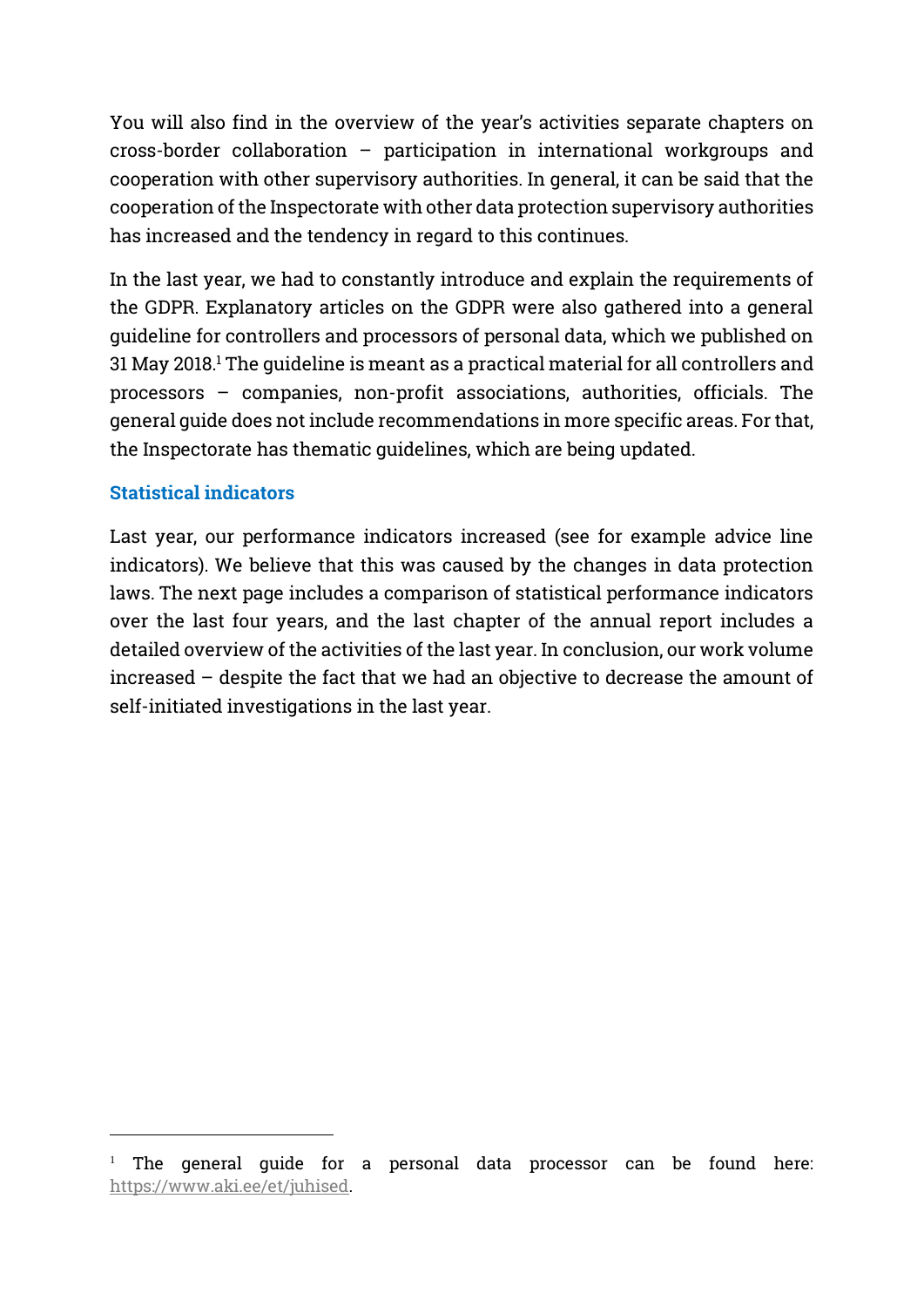# Comparison of performance indicators over the last four years

| PERFORMANCE INDICATORS                                                                                                                                                                                                 | 2015  | 2016  | 2017  | 2018         |
|------------------------------------------------------------------------------------------------------------------------------------------------------------------------------------------------------------------------|-------|-------|-------|--------------|
| <b>Creating guidelines, policy advice</b>                                                                                                                                                                              |       |       |       |              |
| quides (excl. updating existing ones)                                                                                                                                                                                  | 4     | 1     | 2     | 1            |
| opinions on draft legislation                                                                                                                                                                                          | 35    | 27    | 34    | 42           |
| <b>Awareness raising</b>                                                                                                                                                                                               |       |       |       |              |
| requests for clarification, memorandums, claim letters,<br>requests for information                                                                                                                                    | 1,369 | 1,417 | 1,520 | 2,384        |
| calls to the help-line                                                                                                                                                                                                 | 1,136 | 1,419 | 1,527 | 2,556        |
| consultations (for companies, institutions)                                                                                                                                                                            | 33    | 79    | 148   | 200          |
| training courses (organised or participated as a lecturer)                                                                                                                                                             | 18    | 23    | 17    | 23           |
| <b>Supervision</b>                                                                                                                                                                                                     |       |       |       |              |
| circulars (without initiating supervision)                                                                                                                                                                             | 5     | 5     | 4     | 8            |
| incl, the addressees of the circulars                                                                                                                                                                                  | 149   | 34    | 26    | 162          |
| large scale comparative monitoring sessions                                                                                                                                                                            | 14    | 9     | 10    | $\mathbf{2}$ |
| incl. no. of monitored                                                                                                                                                                                                 | 412   | 148   | 129   | 85           |
| complaints, challenges, misdemeanour notices (submitted)                                                                                                                                                               | 446   | 390   | 462   | 462          |
| Complaints, requests for clarification, breach notifications,<br>memorandums, permit and notification proceedings via IMI<br>(EU information system through which data protection<br>authorities exchange information) |       |       |       | 479          |
| self-initiated supervisory cases (initiated)                                                                                                                                                                           | 384   | 86    | 149   | 15           |
| incl. preventive data protection audits                                                                                                                                                                                | 24    | 24    | 1     | 1            |
| on-site inspections (in supervisory cases)                                                                                                                                                                             | 36    | 33    | 45    | 17           |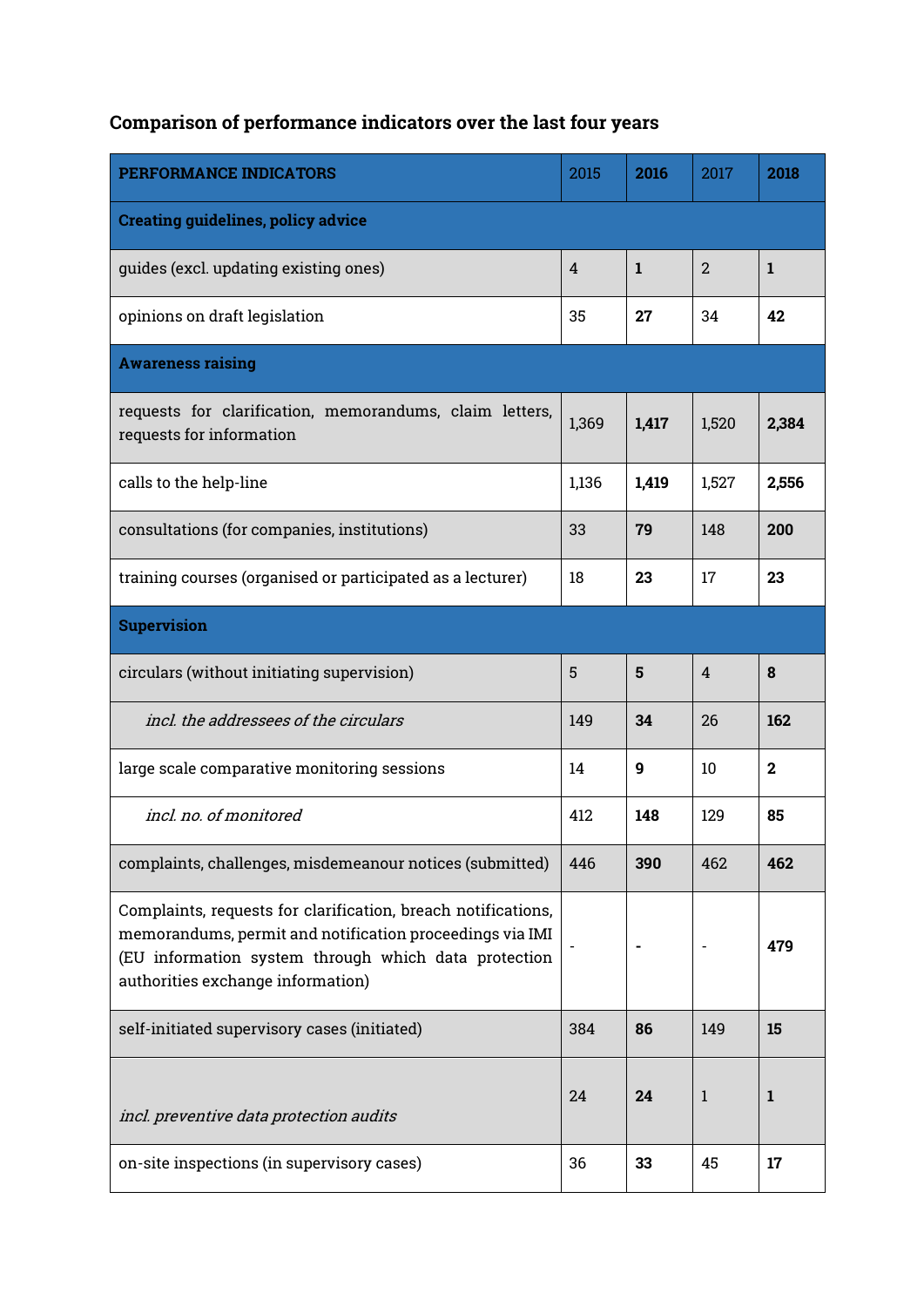| PERFORMANCE INDICATORS                                                                                                                                           | 2015 | 2016 | 2017 | 2018 |
|------------------------------------------------------------------------------------------------------------------------------------------------------------------|------|------|------|------|
| <b>Monitoring</b>                                                                                                                                                |      |      |      |      |
| recommendations and proposals (in supervisory cases)                                                                                                             | 299  | 56   | 125  | 10   |
| precepts (usually preceded by a proposal; as a rule, includes<br>a coercive fine warning)                                                                        | 77   | 59   | 64   | 46   |
| incl. registration (without previous proposal)                                                                                                                   | 28   | 26   | 35   |      |
| misdemeanour cases (closed)                                                                                                                                      | 16   | 16   | 9    | 23   |
| penal law fines (misdemeanour penalty), coercive fines (in<br>supervisory proceedings)                                                                           | 15   | 16   | 4    | 9    |
| <b>Licensing and special proceedings</b>                                                                                                                         |      |      |      |      |
| registration applications (for prior checking of processing of<br>sensitive data or appointing a data protection officer) $-$<br>DIATR was closed on 24 May 2018 | 540  | 547  | 641  | 192  |
| submissions for database approval (for establishing, taking<br>into use, changing the data set, ending)                                                          | 167  | 139  | 99   | 36   |
| submissions for licences for scientific research without the<br>consent of the data subjects                                                                     | 29   | 18   | 54   | 61   |
| submissions for licenses for data transfer to a foreign<br>country without adequate data protection level                                                        | 8    | 18   | 22   |      |
| submissions for one's own data in the databases of<br>Schengen, Europol, and other cross-border databases                                                        | 10   | 10   | 8    | 21   |
| The number of employees of the Inspectorate and its budget                                                                                                       |      |      |      |      |
| statutory positions                                                                                                                                              | 18   | 19   | 19   | 19   |
| annual budget (thousand euros)                                                                                                                                   | 671  | 700  | 714  | 717  |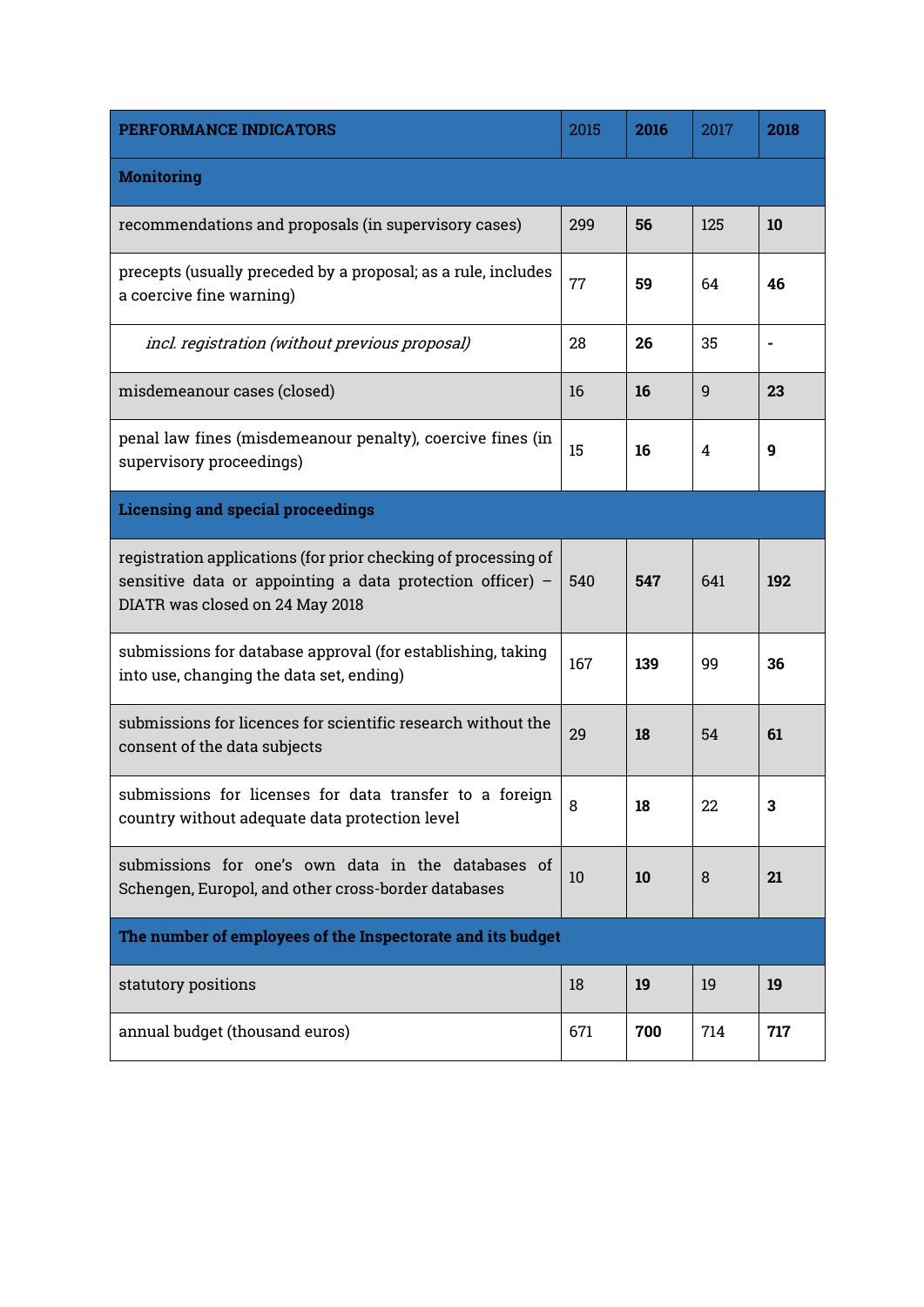## Activities of the Data Protection Inspectorate in 2019

It is impossible to foresee the future, which means that all of our activities of 2019 cannot be foreseen. Therefore, we can mention only activities which we have definitely taken into account.

- We will conduct procedural cooperation with both other data protection supervisory authorities as well as national authorities like the Information System Authority of Estonia.
- We will continue raising awareness. We will conduct prevention and awareness raising activities within our means, taking into account the trends and problems that the society has.
- We will prepare for new supervision. The Inspectorate has been given an obligation to monitor the webpages and mobile applications of information holders of the public sector as well as private entities and persons that perform public functions or in other words information holders governed by private law, and make sure that the pages and applications correspond to the requirements of the so-called Accessibility Directive (directive (EU) 2016/2102 of the European Parliament and of the Council) – for that reason, we are preparing for the supervisory task.
- We will update the guides and illustrative materials of the Inspectorate.
- We will participate in the work of European Data Protection Board, including creating related guidelines.

One might ask when will the Data Protection Inspectorate start imposing "huge fines", established by the GDPR, which according to the Estonian legislation have to be handled within the misdemeanour proceeding. Rest assured, the Data Protection Inspectorate will not become a fine factory. We have had the option of imposing sanctions even before the GDPR. The related practice has established itself over the years and we foresee no fundamental changes. In the case of violations, our main pattern of behaviour has been providing explanations and warnings. We use sanctions and compulsion as a last resort. At the same time, this does not mean that in the case of malevolence or a repeated serious violation, we will only give out warnings and a new chance.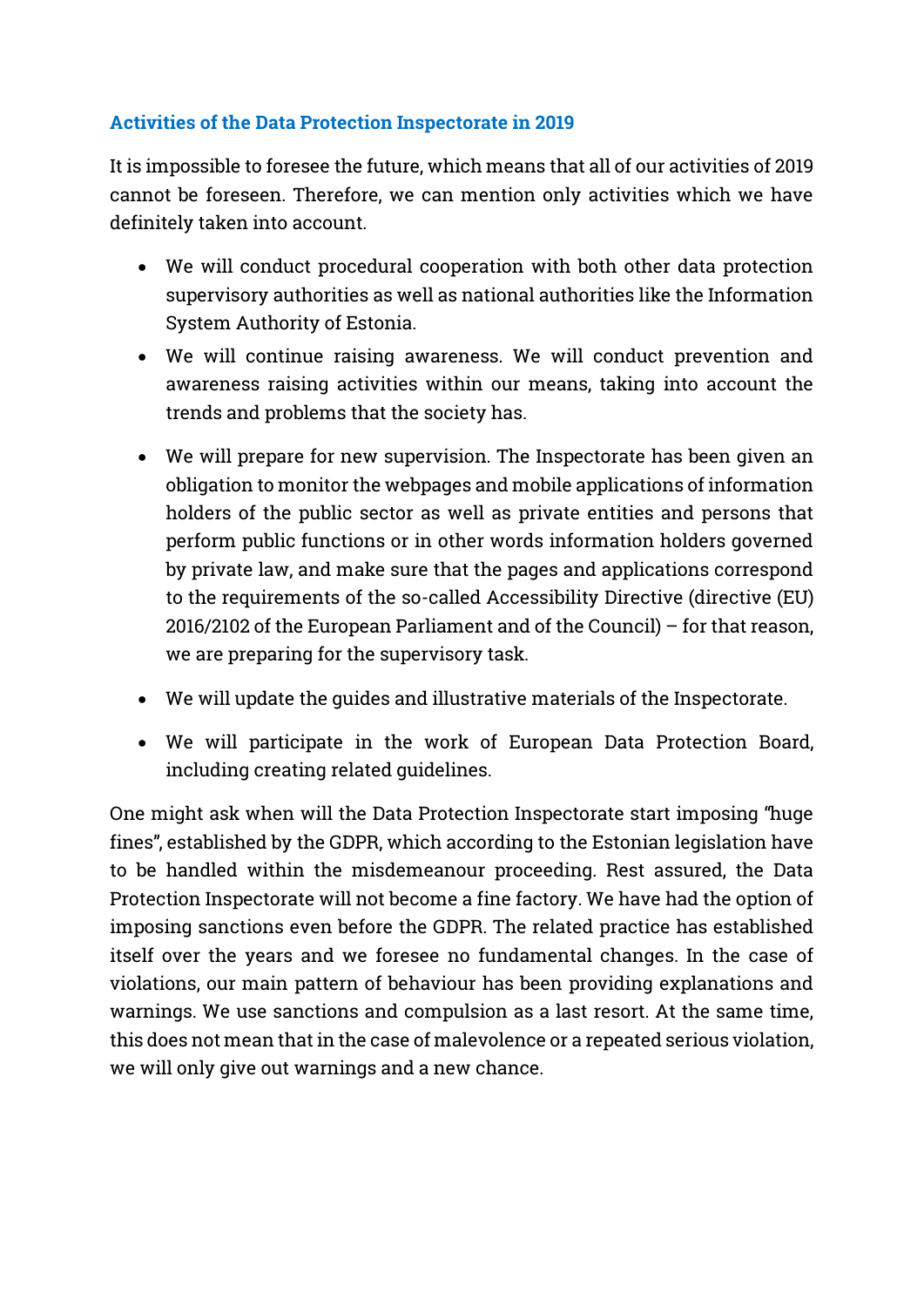#### RECCOMMENDATIONS FOR 2019

In this subchapter, I will give recommendations to lawmakers, controllers and processors for improved application of personal data protection regulations as well as norms in regard to public information.

Several recommendations are similar to those in 2017 overview, but I believe that it is necessary to repeat and remind them.

#### Recommendations to a head of a company

- Establish clear, simple, and understandable terms for personal data processing – both for clients and your employees.
- Make sure that the company's employees have undergone trainings, received explanations and (written) guidelines which help them to legally process personal data on behalf of the company.
- Map the necessary information assets, including balance-style data processing register, which would first and foremost give an overview of processed personal data and the legal basis for their processing. If you are a service provider listed in the Estonian Cyber Security Act, then create a risk assessment for taking security measures.
- Before you begin a new type of personal data processing for the company, conduct a written data protection impact assessment. If this new type of personal data processing is related to a situation where, due to changes in legal acts, the company is given additional rights or possibilities for processing personal data, check whether the explanatory memorandum of the draft legislation includes a data protection impact assessment. If the explanatory memorandum of the draft legislation has no such analysis or if it does not cover all planned personal data processing activities, conduct a data protection impact assessment.
- Be prepared for situations where a data subject wishes to see his/her personal data, requests that they be amended, deleted, their processing restricted, wishes that they be transmitted or wishes to give objections. If you amend, delete or restrict the processing of personal data, then be prepared to notify the recipients who received the personal data from the company.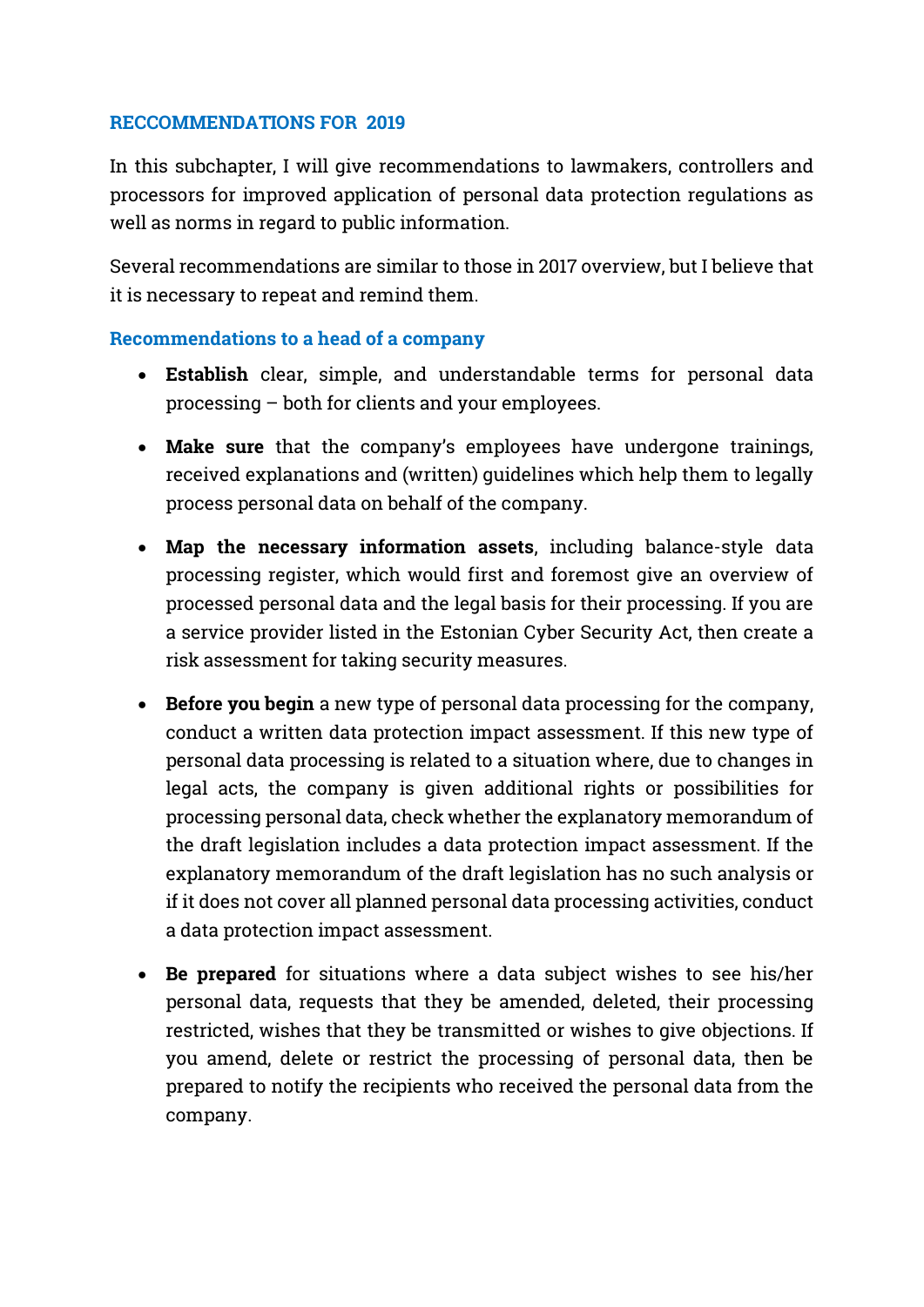- When forwarding data to third countries, **clarify** whether there is a suitable legal framework for this – for example, there is a decision of the European Commission on the sufficient level of data protection, when to use appropriate safeguards or binding corporate rules, or when the personal data are transferred according to derogations for specific situations. Considering the current situation, this has to be also clarified in a situation, where personal data are forwarded to the United Kingdom  $-$  especially in the case of no-deal Brexit.
- Implement relevant and necessary security measures to protect personal data.
- Make clear early in which violations of personal data processing you are required to notify the Estonian Data Protection Inspectorate within 72 hours. In some situations, the data subjects and the Information System Authority of Estonia have to be notified.
- Establish and implement internal control mechanisms in order to discover the violations of the requirements of personal data processing in your company.
- **Prepare for** cooperation with an association of businesses or a professional unions in order to create guidelines for best practices or codes of conduct. If the company's field of activity has loose ends in regard to data protection, then it is possible to jointly create a code of conduct for best practices. By knowing one's area better, it is possible to create materials which are hugely helpful. The Inspectorate's ability to advise in greater detail on individual level is relatively meagre, but we are happy to help on a sectoral level.
- Clarify whether the company has a public function, which makes it a holder of information pursuant to the Public Information Act. For this we recommend to check relevant administrative contracts, initial documents of establishing a company, and articles of associations, as well as other documents related to establishing a company and transferring a possible public function. This determines the extent to which the activities of the company are governed by the requirements of the Public Information Act.
- Check whether the company has been given a public function. If yes, the webpages and mobile applications of the company as the private holder of information must correspond to the requirements of section 32 of the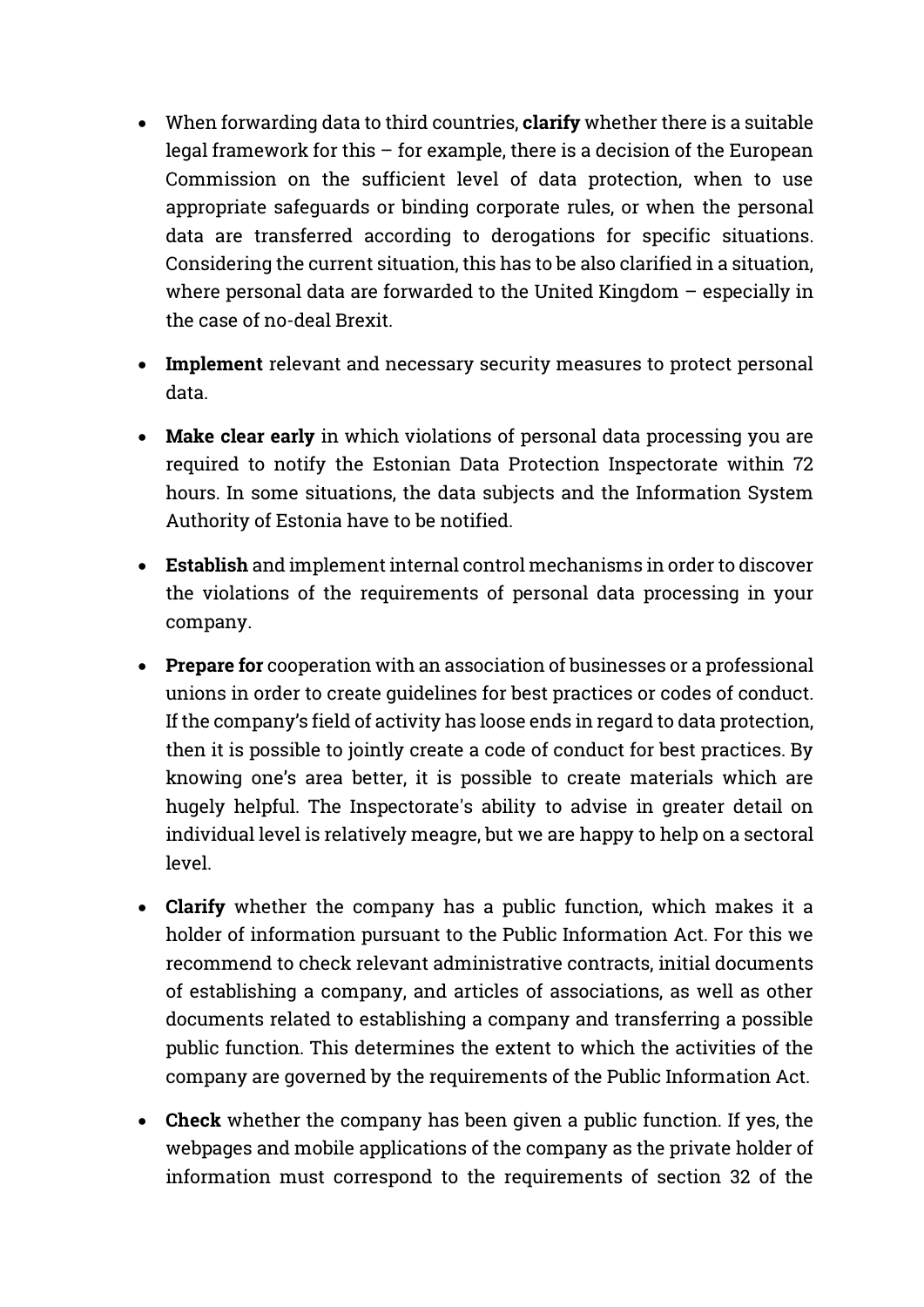Public Information Act. For further information on this topic, see section 32 of the Public Information Act, directive No. 2016/2102 of the European Parliament and of the Council, as well as Commission implementing regulation No. 2018/1523.

• Clarify whether the company needs to acquire a data protection officer. If a data protection officer is needed, then ensure that the person is sufficiently competent. In addition, make sure that all necessary information security know-how is available (among your staff or externally).

#### Recommendations to a head of a public authority

- Acquire a competent data protection officer and ensure that the authority has an information security manager (among your staff or externally).
- Implement relevant and necessary security measures to protect personal data.
- Establish and implement internal control mechanisms in order to discover the violation of the requirements of personal data processing as well as violations of the requirements of processing data for internal use in your authority.
- Map, create, update. The following is necessary:
	- o a balance-style data processing register, which would first and foremost give an overview of processed personal data and the legal basis for their processing;
	- $\circ$  risk assessment for taking security measures pursuant to the Cyber Security Act;
	- o an overview of information assets pursuant to section 12 of the "Principles for Managing Services and Governing Information" regulation;
	- o document classification scheme according to the "Archive rules".
- Make sure that the requirements of data processing directed for the public as well as officials are updated, that means sufficiently clear, simple, and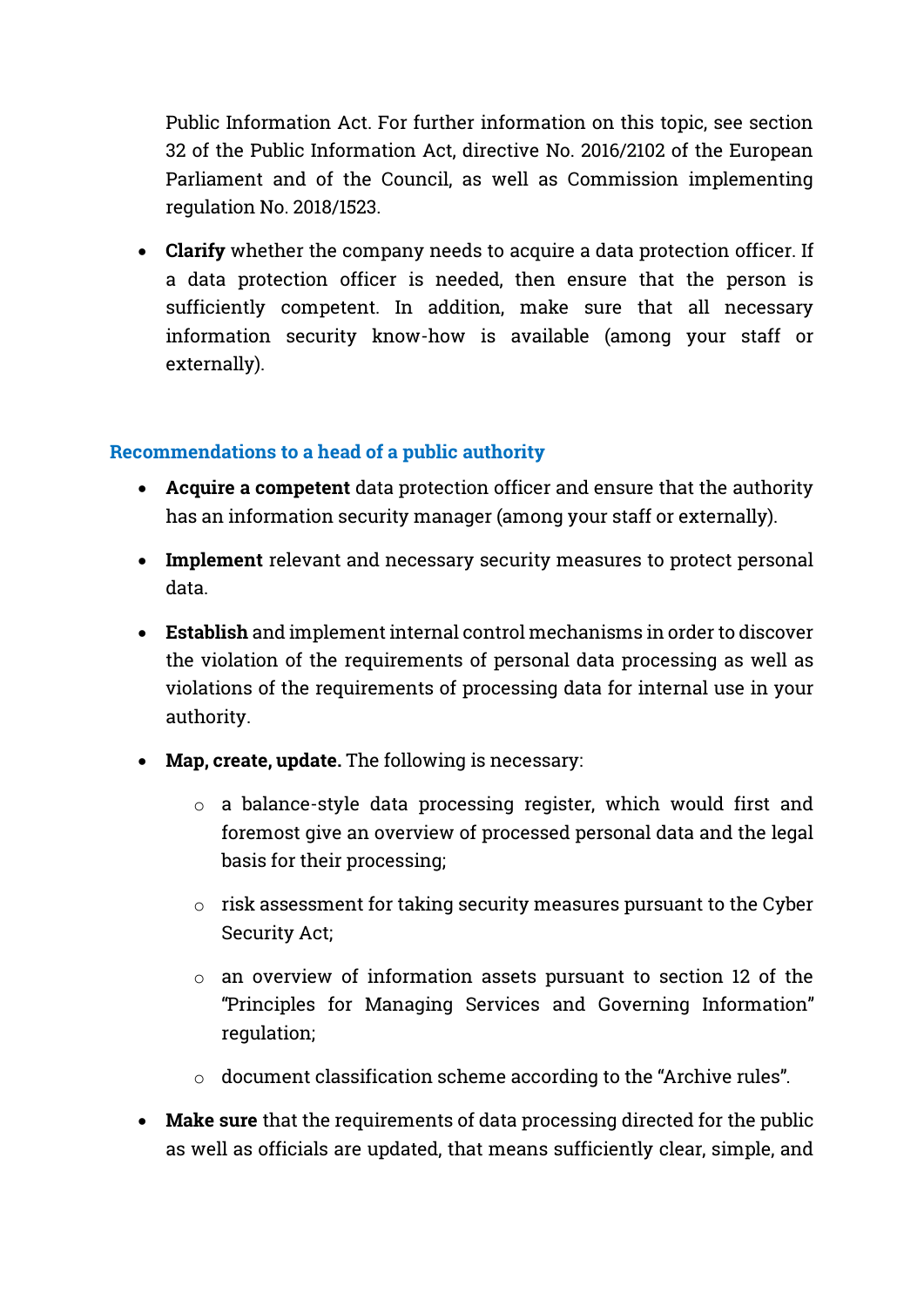understandably worded. Ensure that the requirements of data processing are easily found on the authority's webpage.

- Be prepared for situations where a data subject wishes to see his/her personal data, requests that they be amended, deleted, their processing restricted, or wishes to give objections. If you amend, delete or restrict the processing of personal data, then be prepared to notify those recipients who have received personal data from the authority.
- When forwarding data to third countries, clarify whether there is a suitable legal framework for this – for example, there is a decision of the European Commission about the sufficient level of data protection, when to use appropriate safeguards or when the personal data are forwarded according to derogations for specific situations. Considering the current situation, this has to be also clarified in a situation, where personal data are forwarded to the United Kingdom – especially in the case of no-deal Brexit.
- Make clear early in which violations of personal data processing you are required to contact the Estonian Data Protection Inspectorate within 72 hours. In some situations, the data subjects and the Information System Authority of Estonia have to be notified.
- Before you begin a new type of personal data processing for the authority, conduct a written data protection impact assessment. If this new type of personal data processing is related to a situation where, due to changes in legal acts, the authority is given additional rights or possibilities for processing personal data, check whether the explanatory memorandum of the draft legislation includes a data protection impact assessment. If the explanatory memorandum of the draft legislation has no such analysis or if it does not cover all planned personal data processing activities, conduct a data protection impact assessment.
- Conduct a written open data impact assessment (see section  $3<sup>1</sup>$  of the Public Information Act).
- Check whether the establishment has created a legal person governed by private law or given public functions to it, and if yes, then help the company to clarify to what extent the requirements of the Public Information Act are governing it.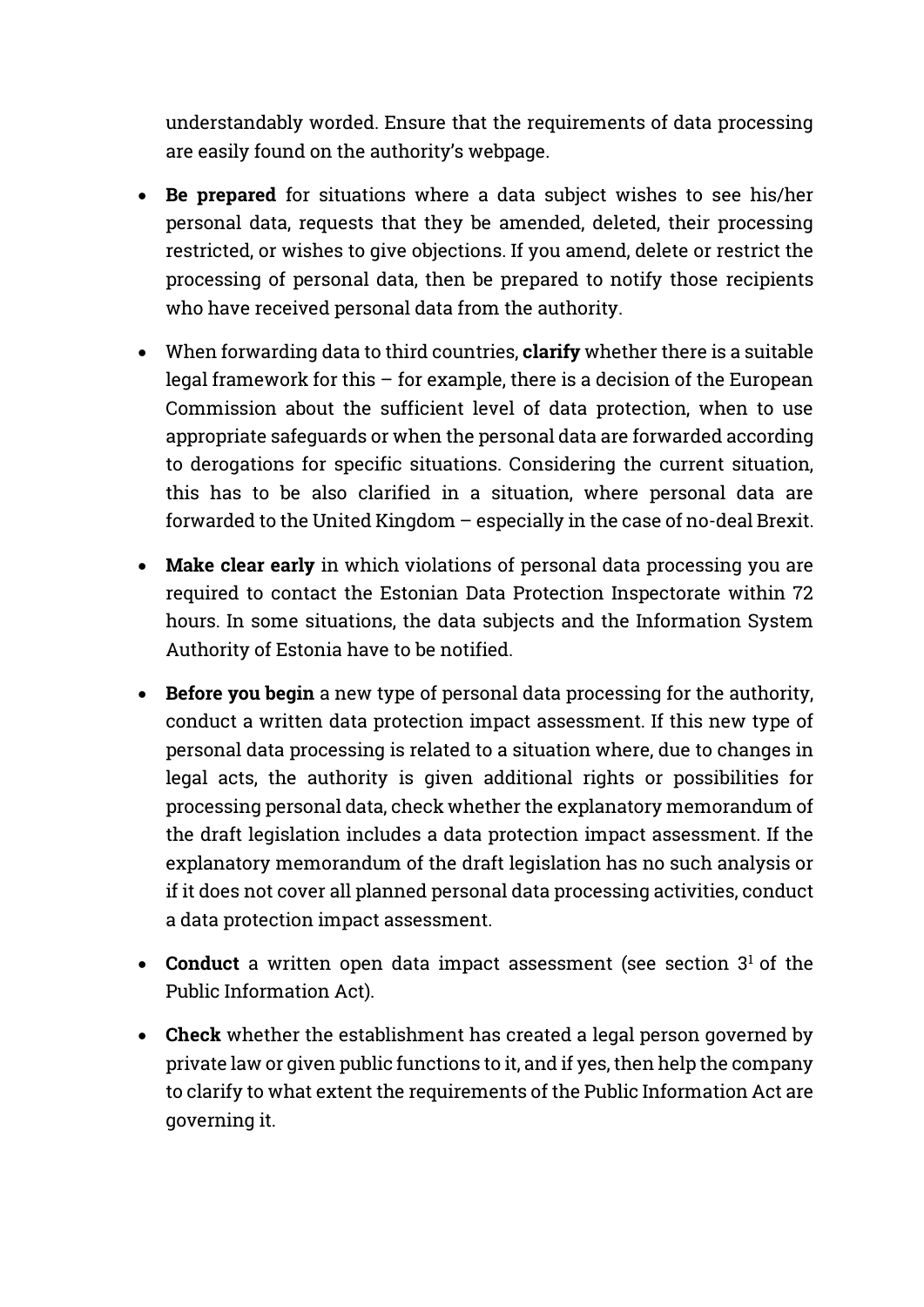- Ensure that the data of databases entered into the administration system of the state information system is updated and has received necessary approvals.
- Make sure that the webpages as well as mobile applications of the authority are accessible. For further information on this topic, see section 32 of the Public Information Act, directive No. 2016/2102 of the European Parliament and of the Council, as well as Commission implementing regulation No. 2018/1523.
- Train officials, give explanations and (written) guidelines which help to legally process personal data on behalf of the authority.
- Check that the officials have knowledge about document management and classification of information as internal – training has to be done for that.
- Take responsibility. Persons responsible for the document management of an authority should check the external view of the establishment's document register to check for possible errors and violations.

## Recommendations to lawmakers and preparers

The following recommendations are meant for those who create, draft, prepare or give input to legal acts which are related to the fields of activities of the Inspectorate.

- Before regulating the possibility of processing a new type of personal data or amending an existing one, ensure that it is actually needed. Do not act hastily or without considering all circumstances. Apply principle – measure nine times and cut once.
- As one part of the explanatory memorandum of the draft law, prepare a data protection impact assessment. For that, see chapter 5 of the Inspectorate's general guidelines for controllers and processors and annex 1 of the general guidelines.
- I recommend to analyse in the explanatory memorandum of the draft the constitutionality of personal data processing or in other words, whether it corresponds to section 26 of the Constitution of the Republic of Estonia.
- When amending a legal act, ensure that the existing legal framework or planned amendments also provide legal protection to the data subject. For